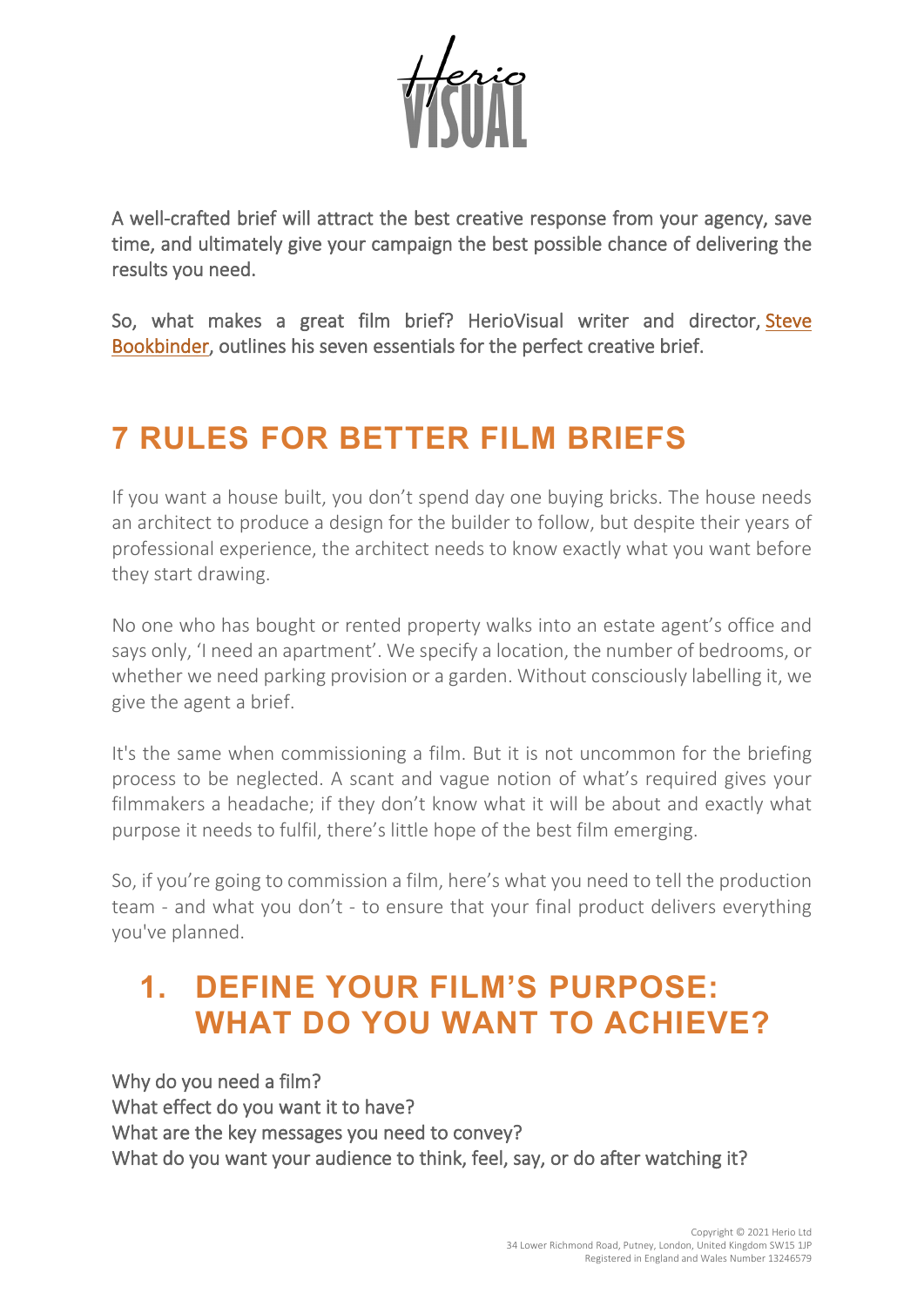

If you can't answer these questions in a sentence each, you haven't defined your film's purpose. Think this through; a clear purpose informs the backbone of any effective film.

# **2. UNDERSTAND YOUR AUDIENCE**

### Who are you aiming the film at? If it's a broad demographic, is there a primary target audience? How will they actually view the film?

A clear idea of who will be watching the film helps the filmmakers to pitch the content and tone. How it will be viewed is important too: a live event, a workshop, on mobile phones? Brief this in; it can affect production decisions.

# **3. DON'T BRIEF THE 'HOW'**

### Concentrate on the what, why and when and leave the how – the genre, structure, and style – to the filmmakers

[Trust](https://heriovisual.com/trust-me%2C-im-a-director#56e9f10f-f983-401d-814e-34a5036de8d1) in the team's creative expertise will pay off. It can be hard to picture a finished film, but the team can show you examples of similar approaches that have worked well and write up a creative treatment to help you to envisage the film.

Do give details of any brand guidelines or visual standards you require (such as particular fonts, colour palettes or logos) and be clear about any 'no-go' areas.

Give the team time to work-up their ideas before you accept or reject them.

# **4. DON'T BRIEF THE SAME AS BEFORE**

#### Audiences hate the predictable; be open to a different approach

Predictable is dull, it fosters boredom and fails to engage. Good production teams are communications experts; they will know what compels an audience. Consider pushing the boundaries - audiences love a surprise.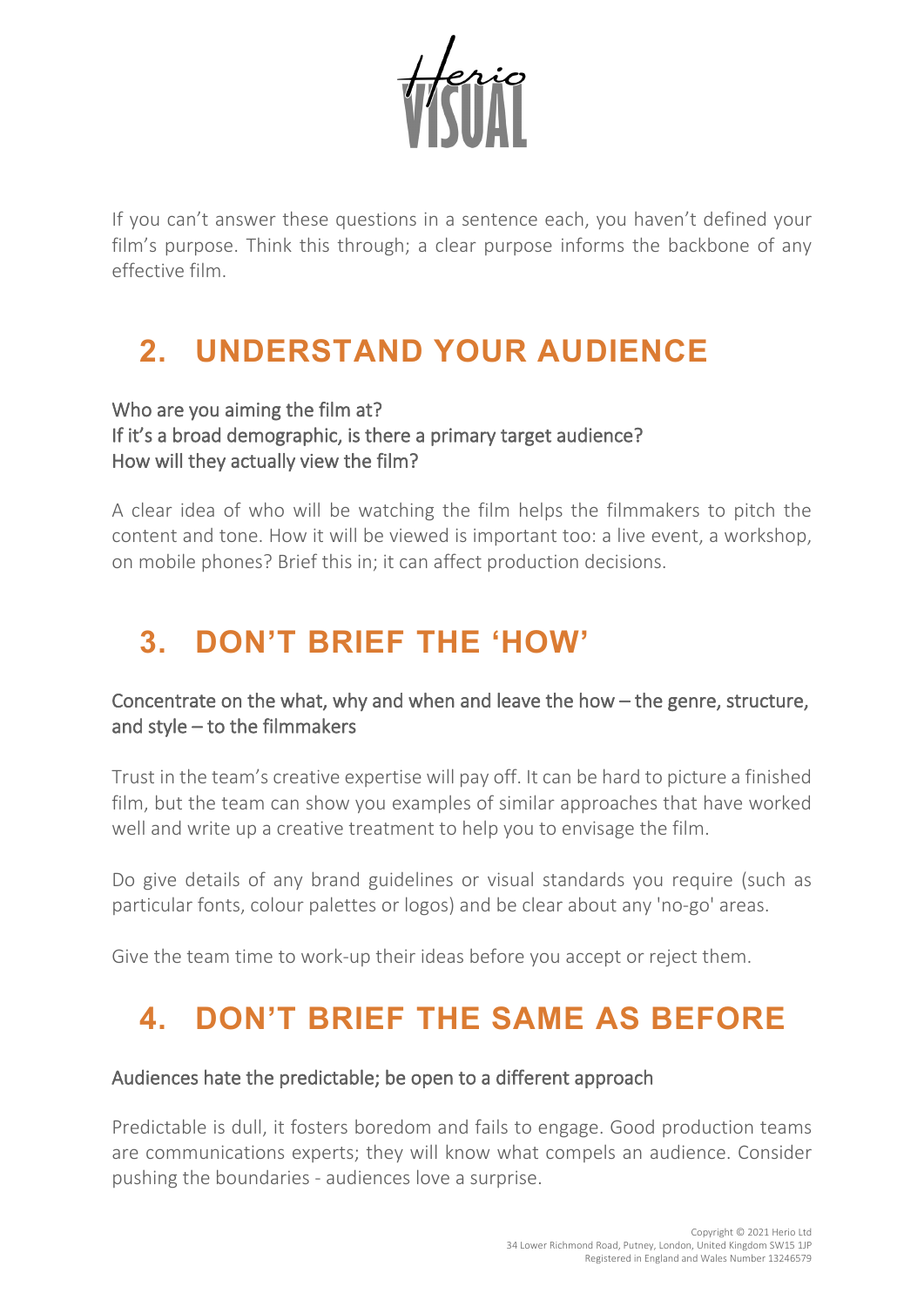# **5. KNOW YOUR BUDGET**

### Try to be up-front about available budget; even a ballpark figure can save time and enable a better response

Giving your agency a rough idea of how much you have to spend really helps them to devise the right kind of film. Good filmmakers are creative and will always look for an imaginative way to deliver the best possible film for your budget.

If you need a 3D animation or a location drama but have money for 2 interviews in the office, be clear at the outset: we may still be able to devise a clever idea from the office shoot, without wasting time pitching the next Bond movie!

## **6. BRIEF EARLY AND STICK TO THE SCHEDULE**

#### Always brief a delivery date

Time matters: a clear delivery date is crucial. The entire production schedule will ripple-back from this date. It allows your agency to guarantee you'll get your film on time.

### Order early

Films can take longer than they look to make. Even a low budget film will be a far better film by avoiding a mad dash to churn it out.

### Try to stick to approval deadlines

Remember that your approval decisions will be scheduled at critical points in the production process; there may be a dozen or more people poised to leap into action upon your say-so. You wouldn't want a taxi hanging around unnecessarily with its meter running!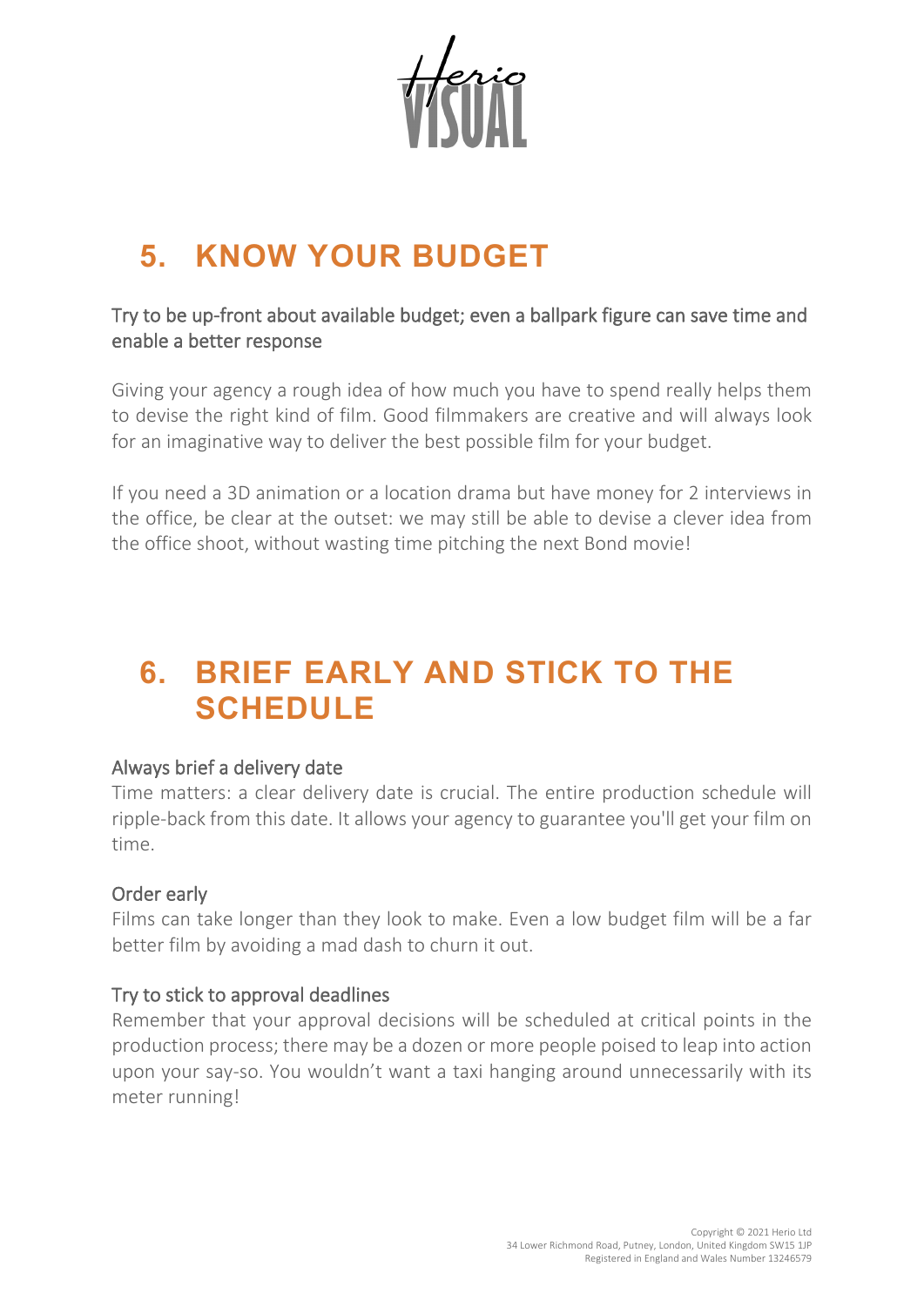

#### Time is money

Remember that production schedules and budgets are carefully worked out, based on the availability of key players, time, and resources. Individual crew members are booked for specific dates at a given cost, each with different inter-dependent tasks.

Filmmakers are [agile,](https://heriovisual.com/agility) but be mindful that delays can mean shifting delivery dates and increased cost.

#### Consider the trade-offs

The tried and tested 'project management triangle' is always a useful model to apply to film production: adjust one side of the triangle and you'll see a corresponding effect of the others:



- *If you want your film* quickly *and at* low cost*, then the* quality *of the film will be lower*
- If having the **highest quality** is your priority, but you also need it to be **low cost**, *then it's going to* take longer *to produce*
- *If it must be* delivered quickly *and at* high quality*, your costs will increase*

# **7. DON'T OVER-BRIEF**

Preparing a brief can seem daunting if you're trying to write 5 pages. Provided that you're focussed, a simple bullet-point list can be enough to get your agency started.

I directed a film for a UK railway company some years back. Their brief was little